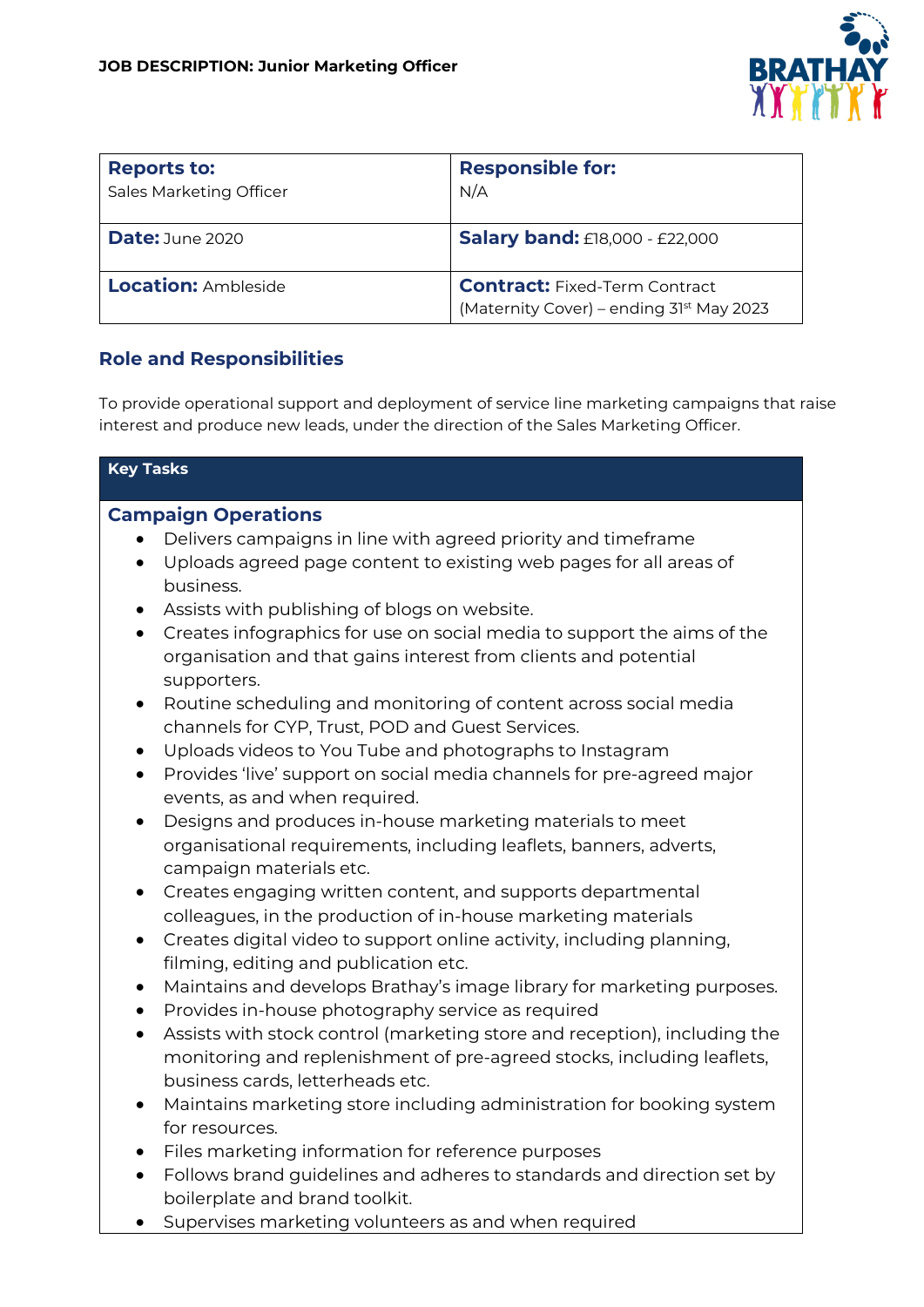

• Assists with proof reading to ensure accuracy with external communications

### **Client Relationships**

- Responds to marketing enquiries and correspondence as required
- Assists with managing Press and PR enquiries as and when required.
- Contributes ideas for the enhancement of Brathay's customer-focussed approach to marketing.
- Seeks opportunities for publication of news stories and blogs on website, including recrafting content to make it suitable for publishing.
- Liaises with service lines to ensure optimal benefit of marketing to the organisation
- Work with Service lines to help craft engaging content for sales and marketing use

#### **Other**

- Supports staff training, induction and work experience as required
- Aligns with and supports internal processes to support operational excellence

#### **Miscellaneous**

In addition to the duties listed here, the post holder is required to perform other duties, which are assigned from time to time. However, such other duties will be reasonable in relation to the individual's skills, abilities and grade.

# **Skills and Experience:**

## **Essential**

- Experience of creating engaging content in marketing campaigns
- Experience of developing and updating social media tools and updating websites
- Excellent and wide-ranging IT Skills with knowledge of and a demonstrable interest in existing and emerging social media technologies.
- A sound understanding of the importance of external and internal communications
- Experience of producing engaging and evocative photographic materials
- Experience working in a marketing capacity
- Ability to build effective relationships with stakeholders and work well within a team
- A meticulous attention to detail.
- Proven capacity to manage multiple priorities.
- Excellent written communication skills with the ability to target a wide range of audiences effectively together with excellent grammatical/proof-reading skills.
- Ability to communicate clearly both verbally and in writing and to produce quality documents
- Current driving licence
- The ability to work positively with people at all levels of seniority.
- Problem-solving aptitude: is creative, can generate new ideas, and 'think on your feet'
- Resilient, cope well under pressure
- Literate, articulate & confident